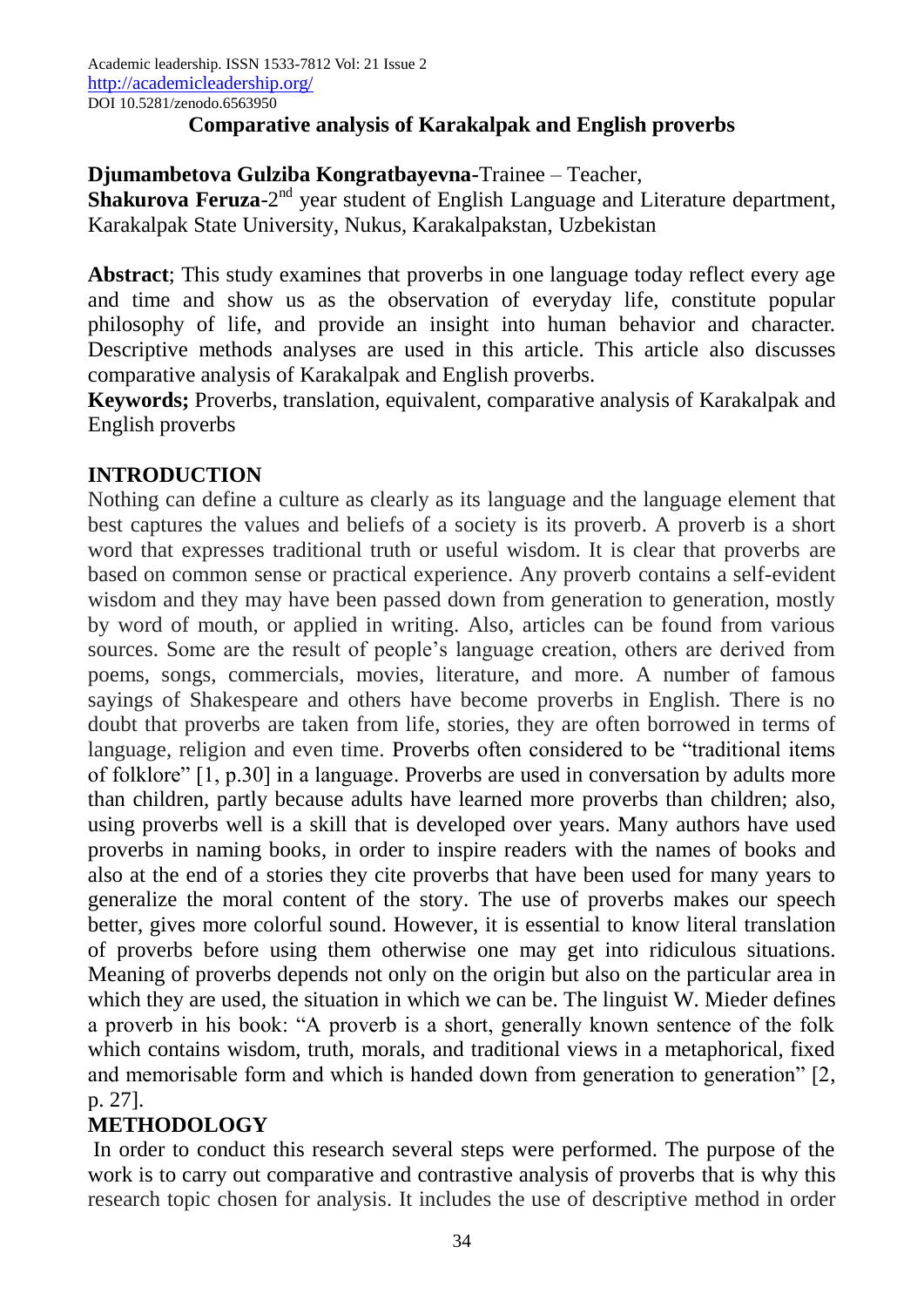Academic leadership. ISSN 1533-7812 Vol: 21 Issue 2 <http://academicleadership.org/> DOI 10.5281/zenodo.6563950

to describe main points of the research work. Another one is comparative methods, to compare English and Karakalpak proverbs. The material of this study was selected by continuous sampling from the dictionaries of proverbs of the English and Karakalpak languages. By comparing proverbs in English and Karakalpak, we became aware of the complex features of these languages and were sure to enrich the learner's vocabulary in the process of language learning. The findings were discussed qualitatively and summarized briefly.

### **RESULTS AND DISCUSSIONS**

Karakalpak language belongs to the family of Turkic language and has evolved for a long time. Karakalpak language has gathered a large number of phraseological units of the people and succeeded in the name of the universal culture and national lore. The language not only reflects the country's place in a particular culture but also represents the uniqueness of the country. Therefore we may come to the conclusion that when comparing Karakalpak and English proverbs, they can be divided into several groups. The first group is comprised of full equivalents or in other words we can say absolute equivalents because English proverbs are correspond completely to Karakalpak variants. For example;

-(English)''Never put off till tomorrow what you can do today''- (Karakalpak) ''Bu'gingi isti erenge qaldirma''

-(English)''Speech is silver, but silence is gold''- (Karakalpak) ''So'z gumis, undemew altin'',

-(English) ''Better late than never''- (Karakalpak) ''Heshten ko're kesh jaqsi''.

-(English)''The apple doesn't fall from the tree''- ''Alma tereginnen alisqa tu'speydi''

-(English)''Strike while the iron is hot''- (Karakalpak) ''Temirdi qizg'anda bas''

When we translate these proverbs from English into Karakalpak language, we can see direct translation. They are also considered equivalent to each other because this type of proverbs have the same meaning, lexics and usage.

The second group is comprised of partial or similar equivalents. When English proverbs are slightly different in their meaning from Karakalpak ones. For example;

-(English) ''While there is a life, there is hope''-(Karakalpak) ''Shiqpag'annan jannan u'mit'',

-(English) ''Much effort much prosperity''-(Karakalpak ''Miynet tu'bi ra'ha't''

- (English) ''my house is my castle''- (Karakalpak) O'z uyin' o'len' to'segin'.

The given proverbs have similar meaning and usage.

The third groups of proverbs that cannot be translated into Karakalpak directly because do not have corresponding variants in the Karakalpak language in order to find their similar meanings in English, it is necessary to use direct translation. Different lexis is used in two languages, even there are no full equivalents in both languages, and the usage and meanings of these proverbs can be close to each other. For example;

-(English) ''If you run after two hares you will catch neither''-(Karakalpak) ''Eki kemenin' basin uslag'an suwg'a keter''